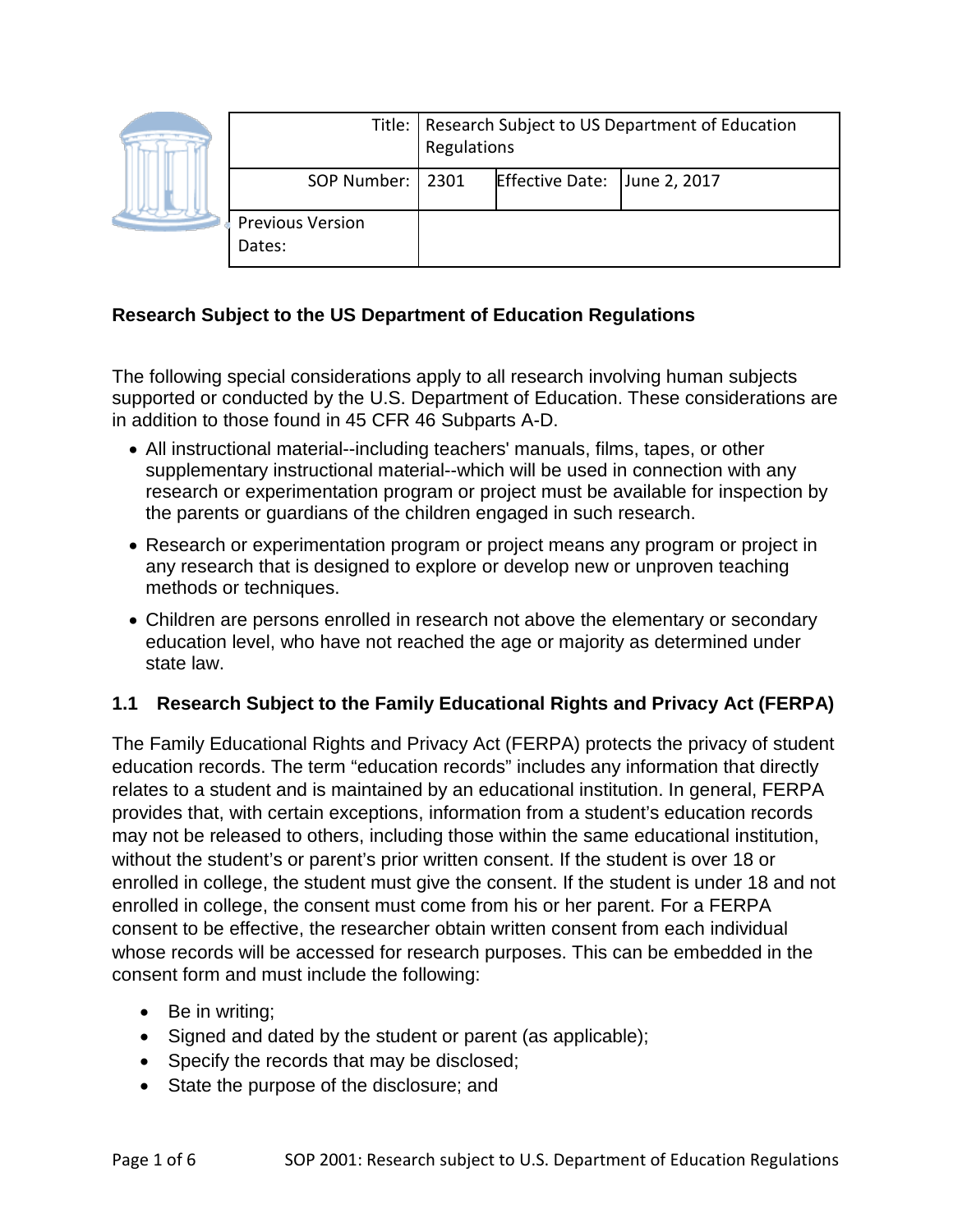• Identify the party to whom the records may be released.

Otherwise the Office of the University Registrar is required to approve access to student records for research purposes.

Notably, FERPA does not apply to schools that do not receive funds under a program of the U.S. Department of Education (e.g., certain private or parochial schools).

Note that health records pertaining to students, which are created and maintained by an educational institution (e.g., Campus Health Services; school nurses) are covered by FERPA rather than the Health Insurance Portability and Accountability Act (HIPAA). Accordingly, educational institutions must observe the restrictions and requirements of FERPA, including obtaining a valid FERPA consent (described above) or meeting a relevant exception (described below), before such records may be released.

In the research context, information from education records may be released, without the student's or parent's consent, to organizations conducting studies for, or on behalf of, educational agencies or institutions, but only if the study is:

- 1. for developing, validating, or administering [academic] predictive tests;
- 2. to administer student aid programs; or
- 3. to improve instruction.

In order to qualify for this exception, the study must be conducted in such a way that parents and students may not be personally identified by anyone other than those working on the study, and the identifying information must be destroyed when it is no longer needed for the study's purposes. If the study at issue involves the University's data, there must be a written agreement between the University and the organization (e.g., school district or post-secondary institution) conducting the study. That agreement must:

- Specify the purpose, scope and duration of the study or studies and the information to be disclosed;
- The determination of the exception;
- Require that the organization use personally identifiable information from education records only to meet the purpose or purposes of the study stated in the written agreement and must contain the current requirements in 34 CFR 99.31(a)(6) on re-disclosure and destruction of information;
- The information to be disclosed:
- Require the organization to conduct the study in such a way that there is no personal identification of parents and students by anyone other than representatives of the organization who have legitimate interests;
- Require the organization to return to the University or destroy the personally identifiable information when it is no longer needed for purposes of the study; and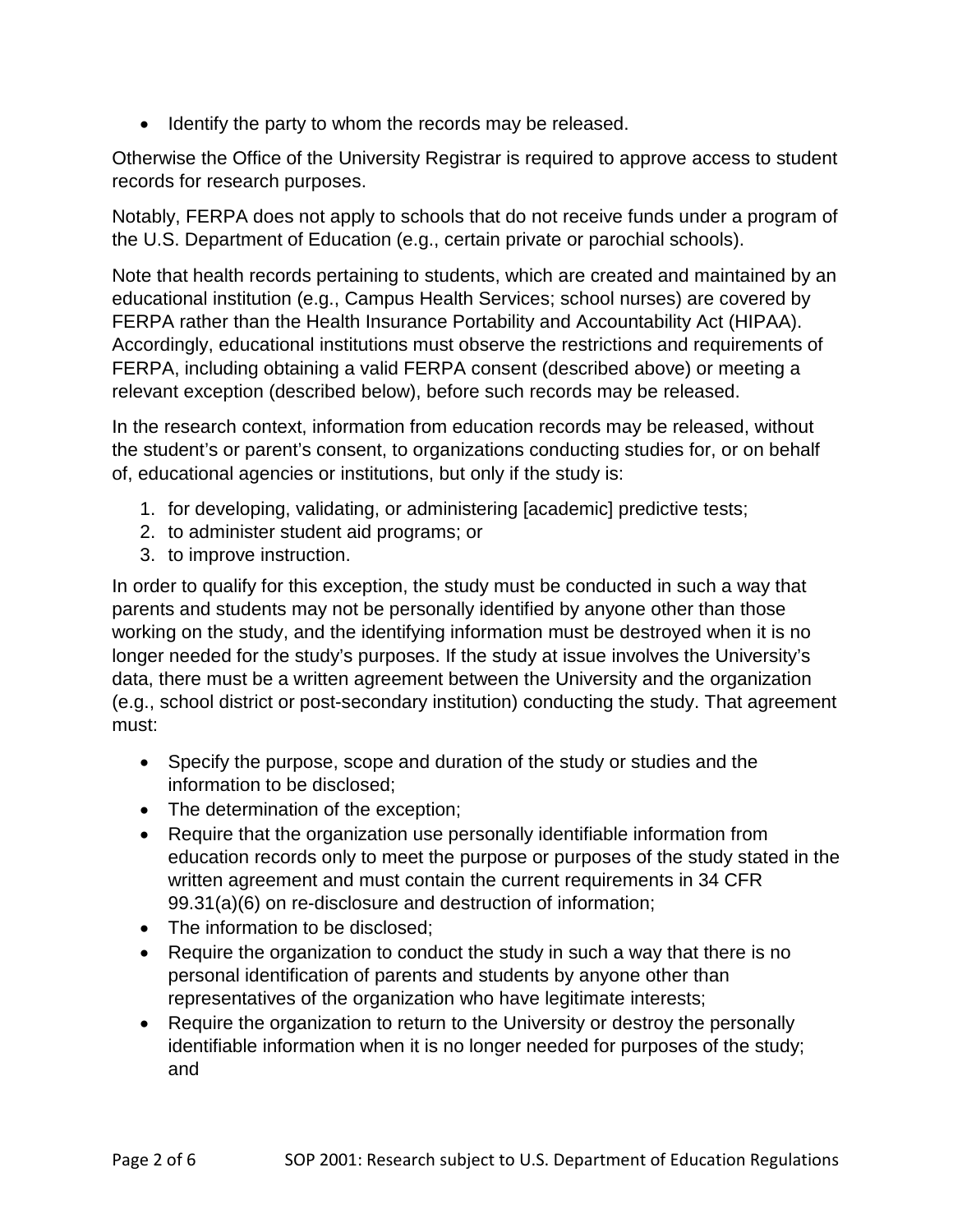• Specify the time period within which the organization must either return or destroy the personally identifiable information.

Education records may be released without consent under FERPA if all personally identifiable information has been removed including:

- Student's name and other direct personal identifiers, such as the student's social security number or student number.
- Indirect identifiers, such as the name of the student's parent or other family members; the student's or family's address, and personal characteristics or other information that would make the student's identity easily traceable; date and place of birth and mother's maiden name.
- Biometric records, including one or more measurable biological or behavioral characteristics that can be used for automated recognition of an individual, including fingerprints, retina and iris patterns, voiceprints, DNA sequence, facial characteristics, and handwriting.
- Other information that, alone or in combination, is linked or linkable to a specific student that would allow a reasonable person in the school community, who does not have personal knowledge of the relevant circumstances, to identify the student with reasonable certainty.

Directory information publicly maintained by an educational institution may also be released without the student's or parent's consent, provided that the student or parent (as applicable) has not opted out of directory information disclosures. Researchers must check to confirm that a student has not opted out before accessing or disclosing directory information absent written consent. Researchers can verify whether a student has opted out of directory information disclosures by checking the relevant, publiclyavailable directory (e.g., the University's online directory) or asking the appropriate administrative office of the educational institution (e.g., the Office of the University Registrar).

OTHERWISE, you must submit a request to the provost office as follows:

The Office of the University Registrar is required to approve access to student records for research purposes. Please submit via email a pdf copy of your IRB application to the Assistant Provost and University Registrar

You may create a pdf copy of your IRB application by clicking on the PDF icon in the upper right corner of the Application Status screen.

After you have received approval from the Office of the University Registrar, please attach it to your IRB application.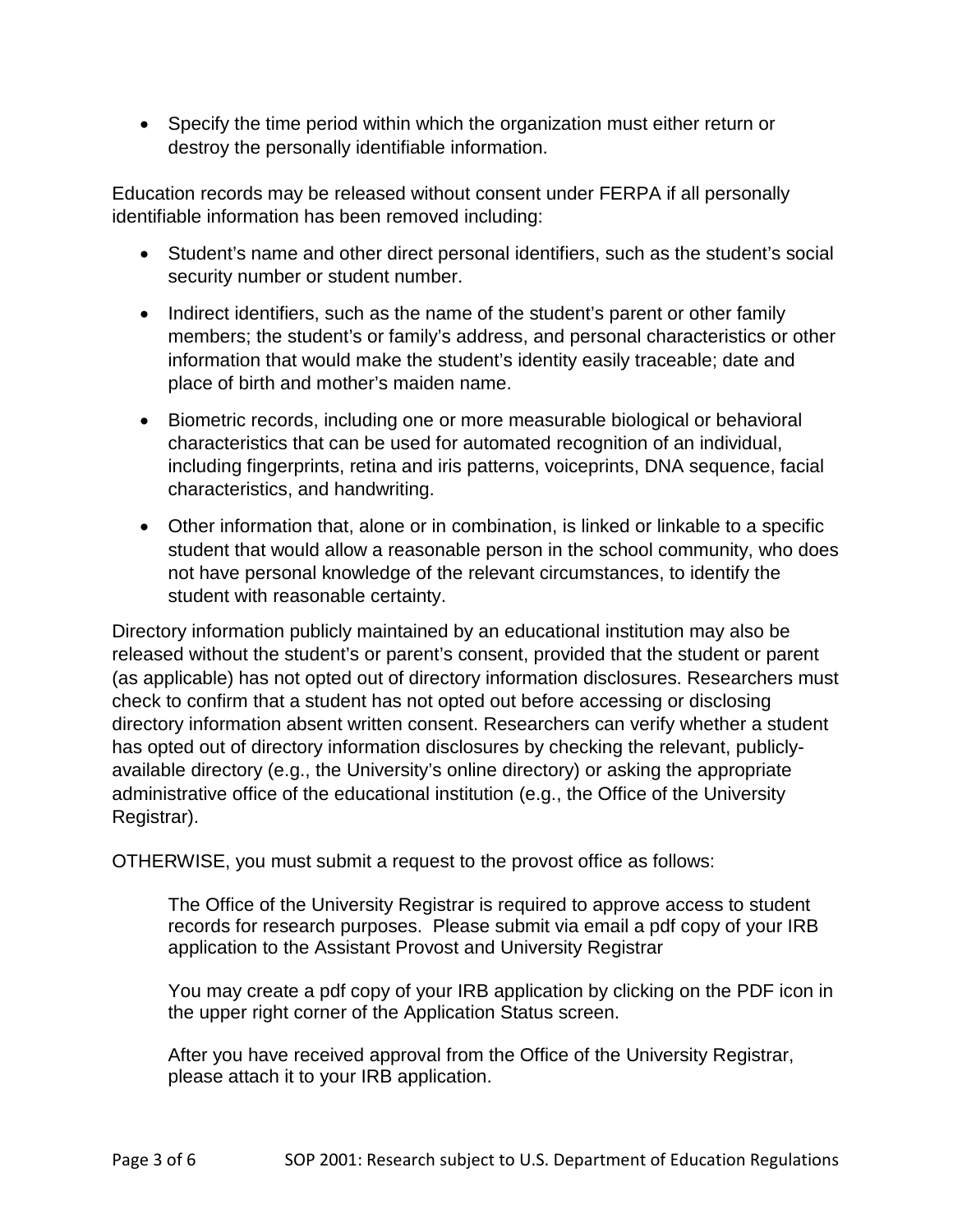DO NOT begin human subject interaction until the IRB has reviewed your application and made an NHSR determination, Exempted it from review, or given an Approval (i.e., do not begin the consent process -- even if it is requested by the provost office -- until you receive you final IRB letter).

Questions about FERPA and permissible uses of education records may UNC-Chapel Hill HRPP SOPs be directed to the Office of University Counsel.

## **1.2 Research Subject to the Protection of Pupil Rights Amendment**

In order to comply with the Protection of Pupil Rights Amendment (34 CFR 98.4), the following must be in place as applicable, and the investigator must document for the IRB that for research projects directly funded by the U.S. Department of Education, no student will be required, as part of any research project, to submit without prior consent to surveys, psychiatric examination, testing, or treatment, or psychological examination, testing, or treatment, in which the primary purpose is to reveal information concerning one or more of the following:

- Political affiliations or beliefs of the student or the student's parent.
- Mental or psychological problems of the student or the student's family.
- Sex behavior or attitudes.
- Illegal, anti-social, self-incriminating, or demeaning behavior. Critical appraisals of other individuals with whom respondents have close family relationships.
- Legally recognized privileged or analogous relationships, such as those of lawyers, physicians, and ministers.
- Religious practices, affiliations, or beliefs of the student or student's parent.
- Income (other than that required by law to determine eligibility for participation in a program or for receiving financial assistance under such program).

*Prior consent* means prior consent of the student, if the student is an adult or emancipated minor; or prior written consent of the parent or guardian, if the student is an unemancipated minor.

## **1.2.1 Research Conducted in a School Receiving U.S. Department of Education Funding (34 CFR 98, 99)**

For research not directly funded by the U.S. Department of Education but conducted in a school that receives funding from the U.S. Department of Education, the research protocol must include provisions, as applicable, to ensure:

• The right of a parent of a student to inspect, upon the request of the parent, a survey created by a third party before the survey is administered or distributed by a school to a student. Such access must be made available within a reasonable period of time after the request is made by the parent.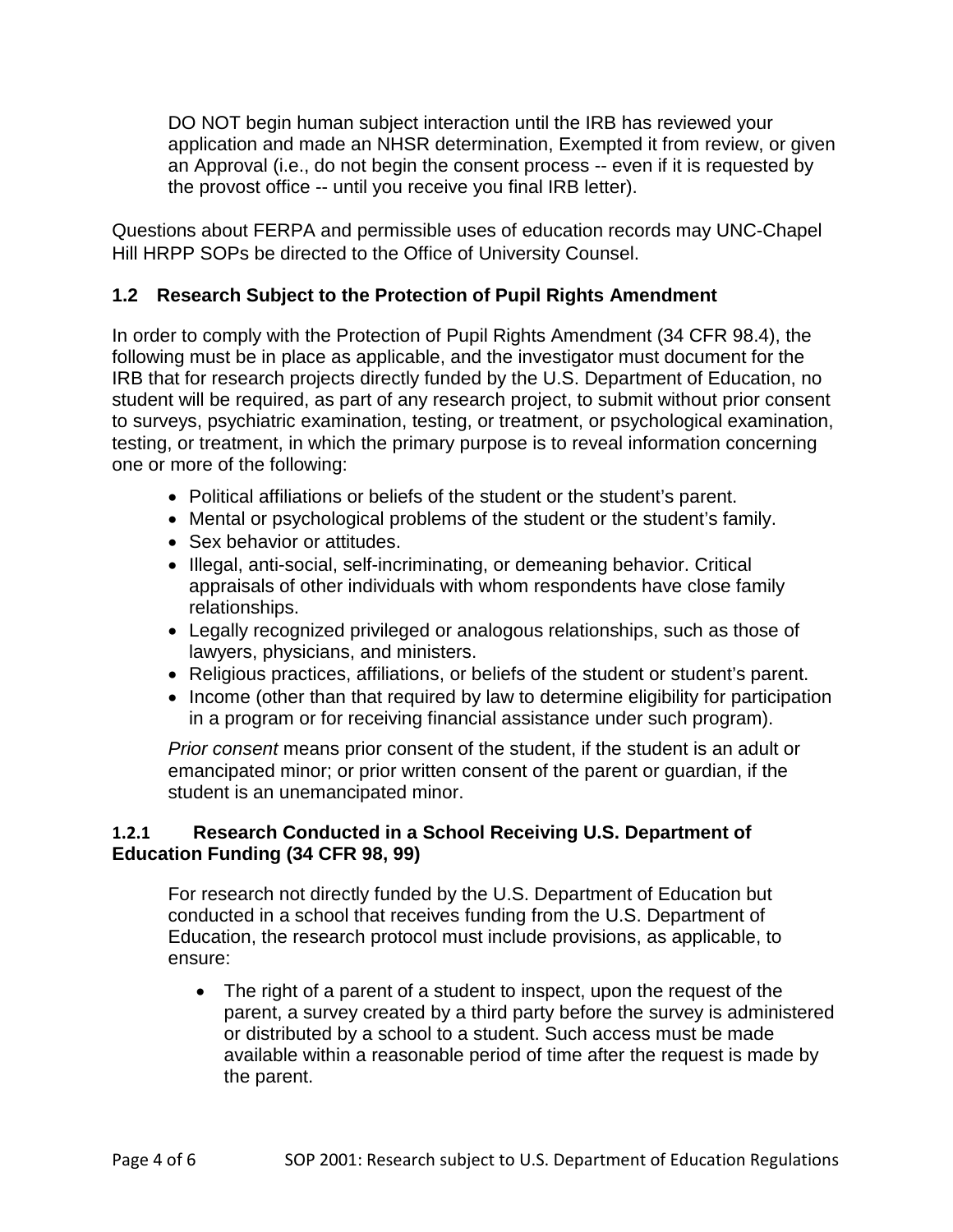- The protection of student privacy and data confidentiality in the event of the administration or distribution of a survey to a student containing one or more of the following items (including the right of a parent of a student to inspect, upon the request of the parent, any survey containing one or more of such items):
	- Political affiliations or beliefs of the student or the student's parent.
	- Mental or psychological problems of the student or the student's family.
	- Sex behavior or attitudes.
	- Illegal, anti-social, self-incriminating, or demeaning behavior.
	- Critical appraisals of other individuals with whom respondents have close family relationships.
	- Legally recognized privileged or analogous relationships, such as those of lawyers, physicians, and ministers.
	- Religious practices, affiliations, or beliefs of the student or the student's parent.
	- Income (other than that required by law to determine eligibility for participation in a program or for receiving financial assistance under such program).
- The right of a parent of a student to have reasonable access to inspect any instructional material used as part of the educational curriculum for the student. The procedures for granting such a request must be described.
- The school has adopted a policy in conjunction with parents regarding:
	- Administration of physical examinations or screenings that the school or agency may administer to a student.
		- The collection, disclosure, or use of personal information collected from students for the purpose of marketing or for selling that information (or otherwise providing that information to others for that purpose), including arrangements to protect student privacy that are provided by the agency in the event of such collection, disclosure, or use.
	- The right of a parent of a student to inspect, upon the request of the parent, any instrument used in the collection of personal information before the instrument is administered or distributed to a student.
	- Any applicable procedures for granting a request by a parent for reasonable access to such instrument within a reasonable period of time after the request is received.
		- Research Funded by the National Institute on Disability and Rehabilitation Research **(**34 CFR 350.4(c)(2))

When research is funded by the National Institute on Disability and Rehabilitation Research and the IRB reviews research that purposefully requires inclusion of children with disabilities or